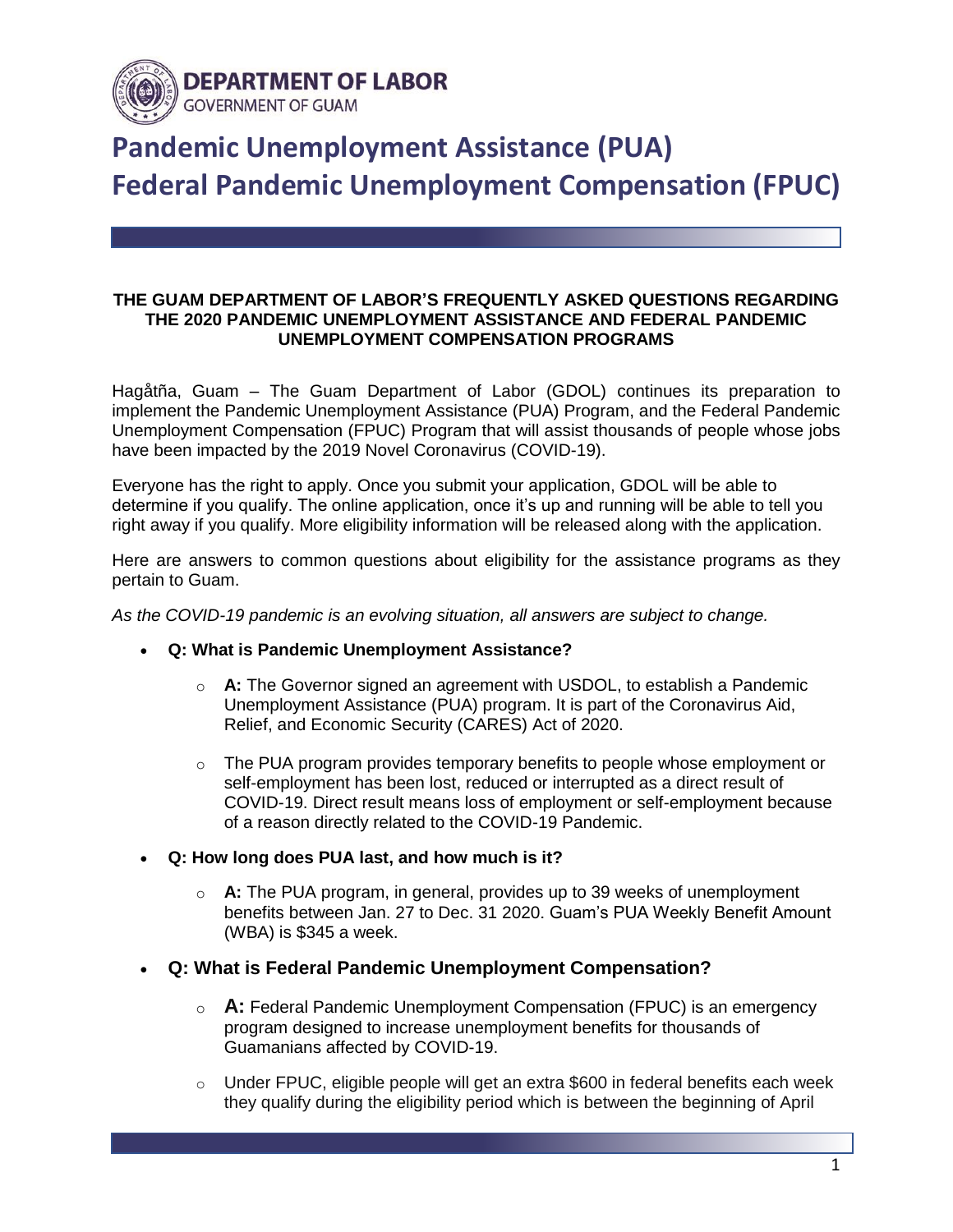

through the end of July 2020. FPUC is an added benefit. You must receive at least \$1 of PUA to qualify for FPUC.

## **Q: Will the payments be retroactive?**

o **A:** Yes. You will be able to receive back pay for the weeks you qualify.

## **Q: What is the earned income disregard?**

- o **A:** Earned income disregard (EID) means you can disregard part of your earnings when determining eligibility for PUA. Guam's earning disregard amount is \$150.
- $\circ$  This means that in order to qualify for PUA, \$150 of your weekly income can be subtracted, making it possible for more people affected by COVID-19 to qualify. To calculate eligibility, add the PUA amount (\$345) and the EID amount (\$150), then subtract \$1. The qualifying amount equals \$494 a week. You must receive at least \$1 of PUA to qualify for FPUC
- $\circ$  If you are collecting PUA and find some new employment or are partially employed, you have a duty to report these earnings in your weekly certification.
- **Q: Who is eligible?**
	- o **A:** If you have been laid off or furloughed due to COVID-19, you may be eligible. If you have had your hours reduced due to COVID-19 and make less than \$494 a week, you may be eligible for partial PUA.
	- o All taxable income must be reported to determine eligibility.
	- $\circ$  If you are still working but your income was reduced due to COVID-19, and you make less than the WBA plus the EID which equals \$494 or less a week, you may be eligible for PUA minus your wages. If you make \$495 or more, you may not be eligible for PUA.
- **Q: To determine if I am eligible, do I use my gross pay? Or net pay?**
	- o **A:** If you are an employee, you will use your gross income.
	- o If you are self-employed, you will use your net income.
- **Q: What are the COVID-19 related reasons for being out of work but still being eligible for PUA? According to the CARES Act:**

○ If you have been diagnosed with COVID-19, or you have symptoms and are being tested for COVID-19;

○ Someone in your household has been diagnosed with COVID-19;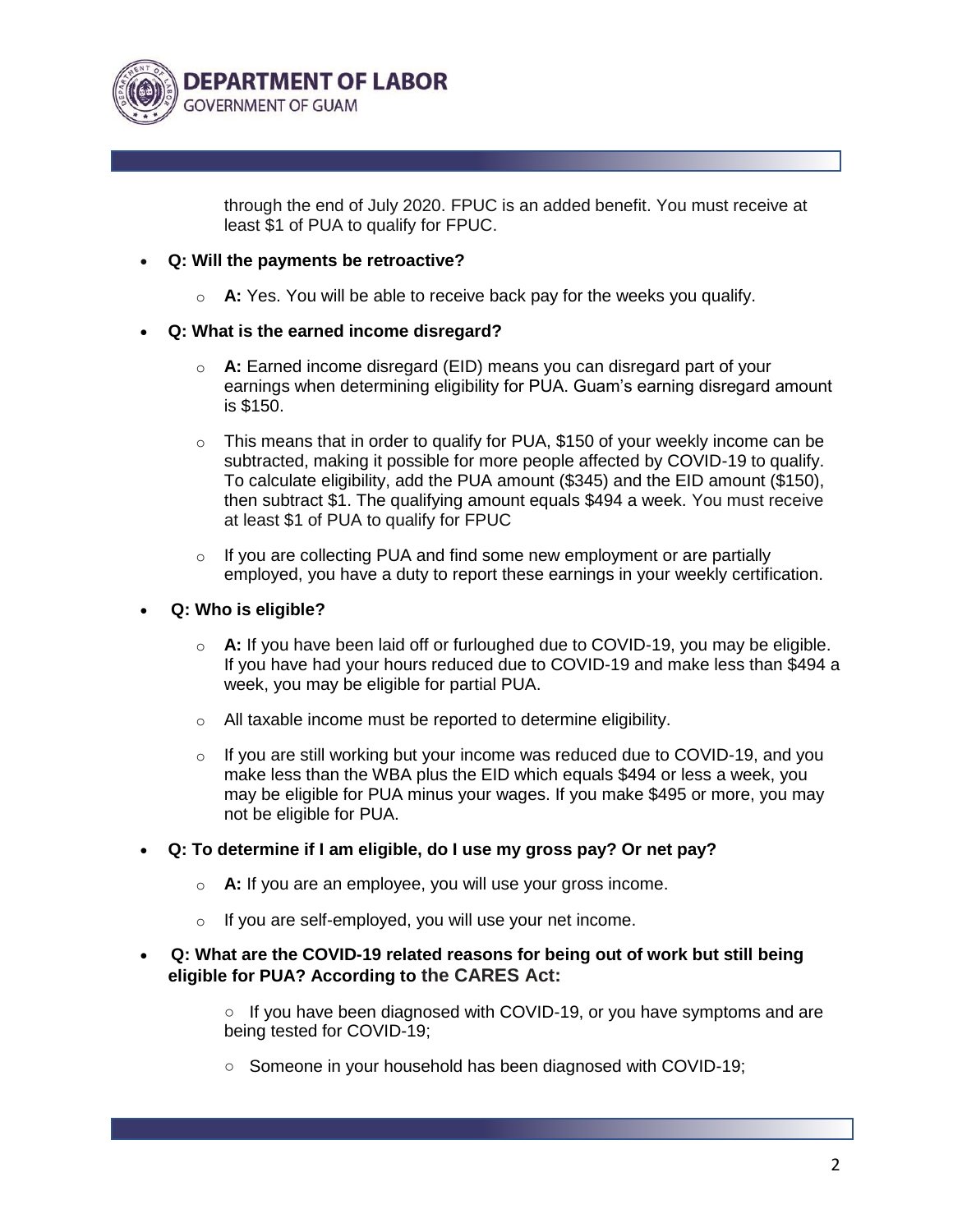

 $\circ$  If you are taking care of a family member or someone in your household who has been diagnosed with COVID-19;

 $\circ$  If you have to care for your children or other dependents at home, and can't go to work or telework;

○ If you can't get to work because of quarantine restrictions caused by COVID-19;

 $\circ$  If you can't go to work because a health-care provider said you should selfquarantine due to concerns related to COVID-19;

**○** If your job offer was canceled or if you couldn't reach your job due to COVID-19;

 $\circ$  If you have become the breadwinner or supporter for your household because the main income earner died as a direct result of COVID-19;

- **○** If you have to quit your job as a direct result of COVID-19; or
- The place you work is closed as a direct result of COVID-19.
- **Q: What if I got my job back, or found a new job? Am I eligible?**
	- o **A:** If you were laid off or furloughed due to COVID-19 between Jan. 27 and Dec. 31 2020, you may be eligible for PUA for the weeks you did not work. Payments are retroactive.
- **Q: I got my job back, but at reduced hours. Am I eligible?**
	- o **A:** If you are working but your income was affected or reduced due to COVID-19, you maybe be eligible if you're making less than \$494 a week.
- **Q: If I work more than one job, and was furloughed from one but not the other, am I eligible for benefits?**
	- o **A:** The number of jobs you have is not a qualifier. Eligibility is determined by your weekly income.
- **Q: If I am on paid leave, am I eligible for PUA?**
	- o **A:** You may not be eligible for PUA if you are using paid leave.
	- $\circ$  However, if you use up all your paid forms of leave and still can't return to work due to COVID-19, then you may be eligible for PUA benefits.
- **Q: I owe child support. Am I eligible?**
	- o **A:** Child support obligations will be taken out of PUA payments.